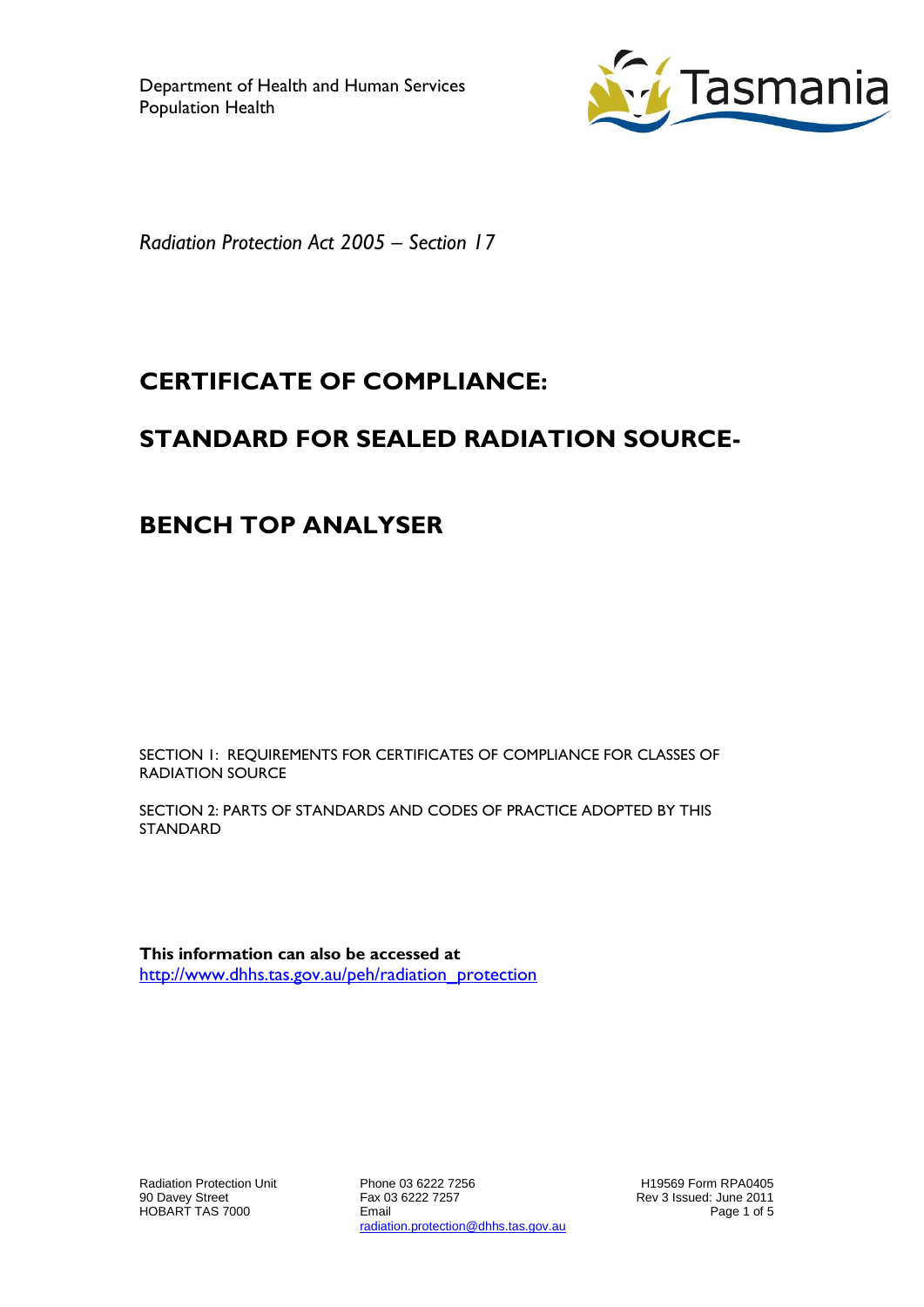#### **Section 1 –** REQUIREMENTS FOR CERTIFICATES OF COMPLIANCE FOR CLASSES OF RADIATION SOURCE.

**This Standard is to be used when assessing Radiation Sources, classified by Radiation Protection Act 2005 licences as "Bench Top Analyser", for the purpose of issuing a certificate of compliance.**

**In order for a certificate of compliance to be issued the Radiation Source must be shown to fully comply with the requirements in Section 2.**

**†Where an item was demonstrated to comply at the time of manufacture or supply, ongoing compliance for that item may be stated only if it is reasonable to assume there has been no change, modification, damage or unacceptable wear and tear to that item since the time of manufacture.**

**The requirements in Section 2 are taken from the following:**

| <b>RPS 13</b> |  |  | Code of Practice for Safe Use of Fixed Radiation Gauges (2007). |  |
|---------------|--|--|-----------------------------------------------------------------|--|
| ----          |  |  |                                                                 |  |

*RPS 2 Code of Practice for the Safe Transport of Radioactive Material (2001)*

*RAR Regulatory Authority Requirements – Department of Health and Human Services*

Phone 03 6222 7256 Fax 03 6222 7257 Email radiation.protection@dhhs.tas.gov.au

H19569 Form RPA0405 Rev 3 Issued: June 2011 Page 2 of 5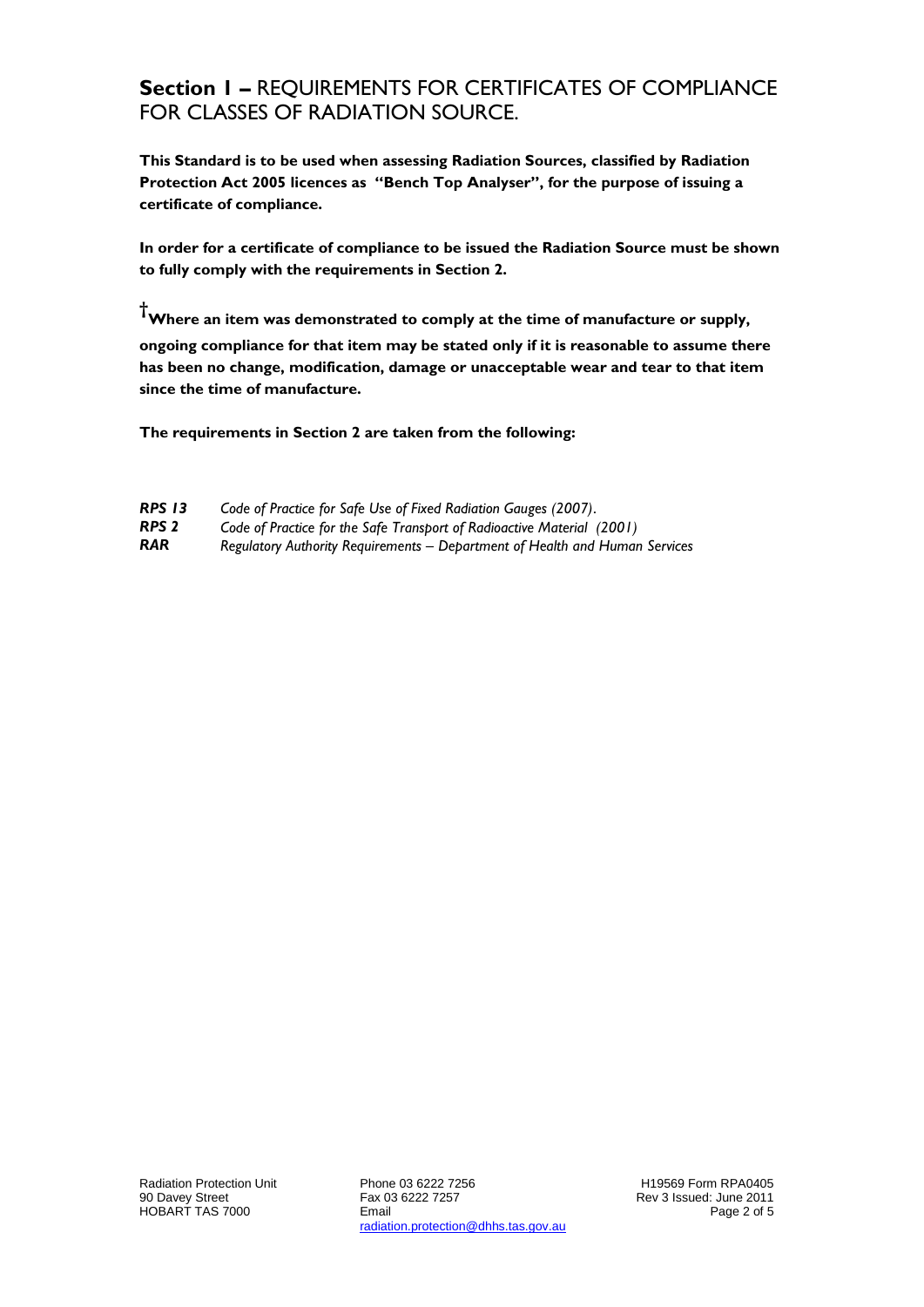### **Section 2 –** PARTS OF STANDARDS AND CODES OF PRACTICE ADOPTED BY THIS STANDARD

| <b>ITEM</b>                     | <b>Requirements</b>                                                                                                                                                                                                                                                                                                                                                                                                                                                                                                                                                                                                                                                                                                                                                                                                                                             |
|---------------------------------|-----------------------------------------------------------------------------------------------------------------------------------------------------------------------------------------------------------------------------------------------------------------------------------------------------------------------------------------------------------------------------------------------------------------------------------------------------------------------------------------------------------------------------------------------------------------------------------------------------------------------------------------------------------------------------------------------------------------------------------------------------------------------------------------------------------------------------------------------------------------|
| <b>Radioactive Sources</b>      |                                                                                                                                                                                                                                                                                                                                                                                                                                                                                                                                                                                                                                                                                                                                                                                                                                                                 |
| Only appropriate sources        | Radioactive material used in a bench top analyser must be appropriate<br>for the particular application, with regard to its activity, half-life, energy<br>and type of radiations emitted.<br>RPS 13 B1.1 (a)                                                                                                                                                                                                                                                                                                                                                                                                                                                                                                                                                                                                                                                   |
| Toxicity                        | The radioactive source must not be a radioactive material of high<br>committed effective dose per unit of intake activity (Sv Bq-1), such as<br>those listed below, unless:<br>(i) it is necessary for the production of neutron radiation for the<br>particular gauging use; or<br>(ii) a radioactive material of low committed effective dose per unit of<br>intake activity, that produces radiation of the required type and energy<br>for the particular gauging application, is unavailable or is otherwise<br>impracticable for use as the source.<br>Radioactive materials of high committed effective dose per<br>unit of intake:<br>210Pb, 210Po, 226Ra, 228Ra, 227Ac, 228Th, 230Th, 231Pa, 232U, 233U, 234U,<br>237Np, 238Pu, 239Pu, 240Pu, 241Pu, 242Pu, 241Am, 243Am, 242Cm, 243Cm,<br>244Cm, 245Cm, 246Cm, 249Cf, 250Cf, 252Cf<br>RPS 13 B1.1 (b) |
| Chemical and physical form $†$  | The radioactive material must be in a chemical and physical form that,<br>throughout the projected useful life of the bench top analyser in which<br>it is used, will minimise:<br>(i) corrosion and build up of internal pressure; and<br>(ii) dispersal and solubility of the radioactive material if the source<br>capsule is ruptured.<br>RPS 13 B 1.1 (c)                                                                                                                                                                                                                                                                                                                                                                                                                                                                                                  |
| Minimum activity $T$            | The radioactive material must not have an activity that is greater than<br>necessary to ensure that the bench top analyser operates effectively<br>during its projected useful life and the activity will depend on the:<br>(i) effective radiation path length between the source and detector; and<br>(ii) detector sensitivity and the proposed conditions of its use, where<br>an allowance may be made for a 25% loss of detection sensitivity during<br>the lifetime of the bench top analyser; and<br>(iii) shielding effects of intra-beam material; and<br>(iv) half-life of the radioactive material used.<br>RPS 13 B 1.1 (d)                                                                                                                                                                                                                        |
| Shielding with depleted uranium | Radiation source containment that incorporates depleted uranium in<br>its construction must be durably marked to:<br>(a) warn of the presence of depleted uranium; and<br>(b) indicate the quantity incorporated; and<br>(c) provide information on the relevant physical (i.e. may<br>spontaneously catch fire when finely divided) and radiological safety<br>requirements.<br><b>RPS 13 C1.1</b>                                                                                                                                                                                                                                                                                                                                                                                                                                                             |
| Useful beam aperture            | The useful beam aperture in the shielded container for a radioactive<br>source must be limited to a size no larger than necessary for the<br>effective operation of the bench top analyser.<br><b>RPS 13 C1.2</b>                                                                                                                                                                                                                                                                                                                                                                                                                                                                                                                                                                                                                                               |

Phone 03 6222 7256 Fax 03 6222 7257 Email radiation.protection@dhhs.tas.gov.au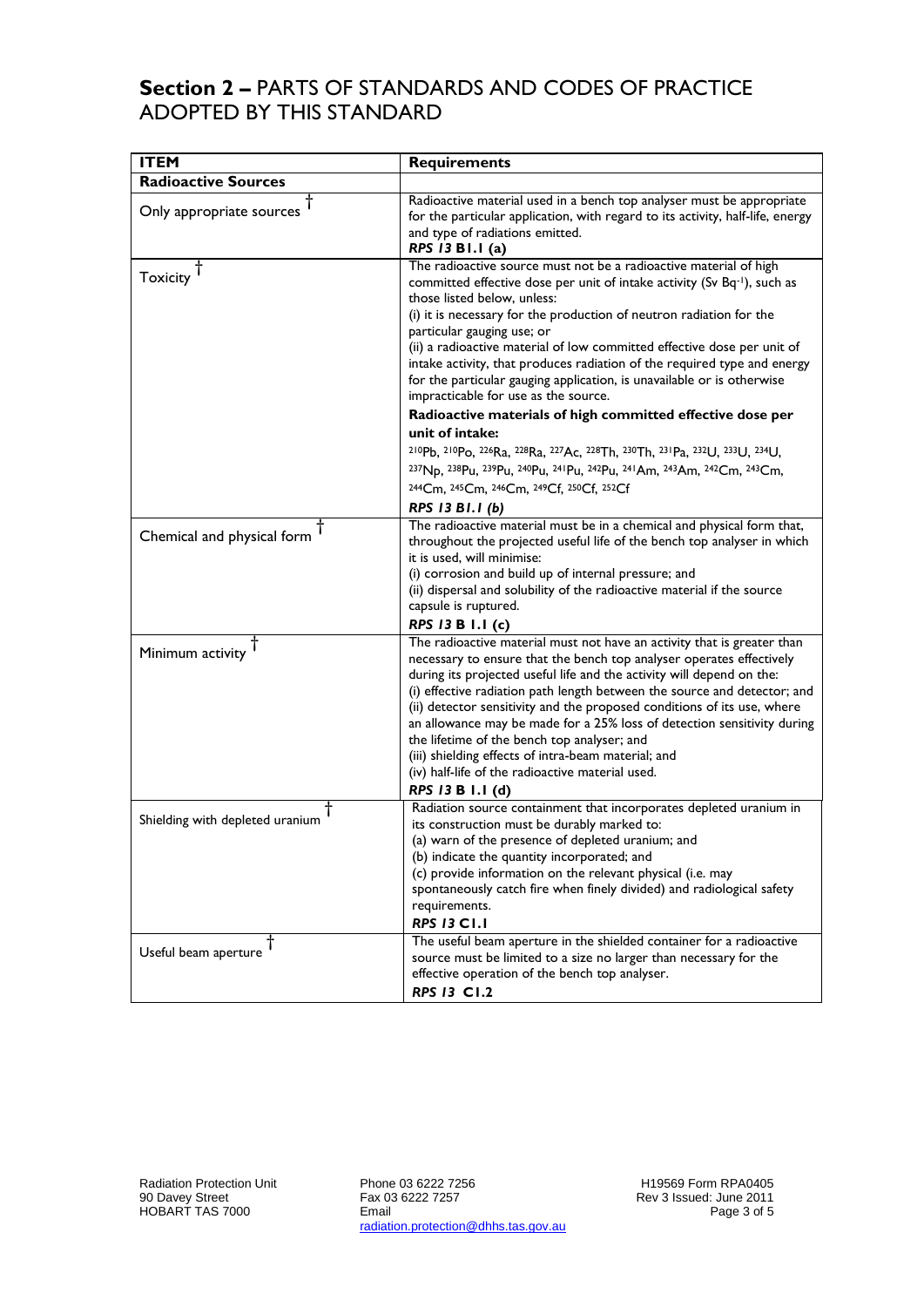| Collimator requirements                             | Where a collimator insert or diaphragm is required to limit the size of                                                                                    |
|-----------------------------------------------------|------------------------------------------------------------------------------------------------------------------------------------------------------------|
|                                                     | the useful beam, such a modification must:<br>(a) only be fitted by the manufacturer or authorised service                                                 |
|                                                     | representative; and                                                                                                                                        |
|                                                     | (b) not interfere with the effective operation of the bench top                                                                                            |
|                                                     | analyser; and                                                                                                                                              |
|                                                     | (c) not reduce the shielding properties or other safety features of the                                                                                    |
|                                                     | containment.<br>RPS 13 C 1.3                                                                                                                               |
|                                                     | A bench top analyser must be fitted with:                                                                                                                  |
| Means for terminating exposure $\dagger$            | (a) a shutter; or                                                                                                                                          |
|                                                     | (b) a means of moving the source to a safe position; or                                                                                                    |
|                                                     | (c) a means of de-energising the radiation source.                                                                                                         |
|                                                     | <b>RPS 13 C 1.4</b>                                                                                                                                        |
| Radioactive source construction                     | Each radioactive source used in a bench top analyzer must be:<br>(a) a sealed source of durable design and construction; and                               |
|                                                     | (b) readily identifiable by use of appropriate markings and documentation.                                                                                 |
|                                                     | <b>RPS 13 B 2.1</b><br>The form and working life of each source used in a bench top analyzer must                                                          |
|                                                     | be suitable for:                                                                                                                                           |
|                                                     | (a) the particular application; and                                                                                                                        |
|                                                     | (b) the useful life of the bench top analyser; and<br>(c) environmental conditions of its use.                                                             |
|                                                     | <b>RPS 13 B2.2</b>                                                                                                                                         |
|                                                     | The outermost capsule of a radioactive source that is used in a bench top                                                                                  |
|                                                     | analyzer must satisfy the American National Standard N 452.1977 (NBS<br>Handbook 126) if the source pre dates 2000.                                        |
|                                                     | <b>RPS 13 B 2.4</b>                                                                                                                                        |
|                                                     | For radioactive sources post 2000 they must satisfy ISO (International                                                                                     |
|                                                     | Standard) 2919-1999(E); Note: A radioactive source that complies with the<br>'special form' design and test requirements of the IAEA (International Atomic |
|                                                     | Energy Agency) would satisfy the ISO test requirements.                                                                                                    |
|                                                     | <b>RAR</b>                                                                                                                                                 |
| Construction requirements for a<br>source container |                                                                                                                                                            |
| <b>Exposure rates</b>                               | When the analyser is loaded with the source of greatest                                                                                                    |
|                                                     | activity for which it is designed, the radiation level must not                                                                                            |
|                                                     | exceed 10 microsieverts per hour ambient dose equivalent rate                                                                                              |
|                                                     | at any point 5 cm from the external surface while the shutter is                                                                                           |
|                                                     | closed.                                                                                                                                                    |
|                                                     | <b>RAR</b>                                                                                                                                                 |
| Compatibility of materials used in                  | The source container must be constructed of materials that:                                                                                                |
| constructing the source container                   | (a) are physically and chemically compatible with each other and,<br>where applicable, the materials of the radioactive sources that it is                 |
|                                                     | designed to contain; and                                                                                                                                   |
|                                                     | (b) can withstand the effects of prolonged irradiation without                                                                                             |
|                                                     | significant deterioration of any physical properties necessary for the                                                                                     |
|                                                     | safety of the bench top analyser; and<br>(c) are resistant to corrosion or other physical or structural damage                                             |
|                                                     | which may occur during the use, transport and storage of the bench                                                                                         |
|                                                     | top analyser.                                                                                                                                              |
|                                                     | <b>RPS 13 C 1.10</b>                                                                                                                                       |
| <b>Shutter</b>                                      | A shutter or source control mechanism must be fitted.                                                                                                      |
|                                                     | <b>RAR</b>                                                                                                                                                 |
|                                                     | The shutter or source control mechanism and the associated                                                                                                 |
|                                                     | mechanism for its operation, must be designed, constructed and, if                                                                                         |
|                                                     | necessary, protected by a rugged covering, so that its operation is not                                                                                    |
|                                                     | adversely affected by corrosive substances, dust, moisture, other                                                                                          |
|                                                     | contaminants, vibration or heat, to which                                                                                                                  |
|                                                     |                                                                                                                                                            |
|                                                     | it may be exposed during its projected useful life.<br><b>RPS 13 C2.1</b>                                                                                  |

Phone 03 6222 7256 Fax 03 6222 7257 Email radiation.protection@dhhs.tas.gov.au

H19569 Form RPA0405 Rev 3 Issued: June 2011 Page 4 of 5